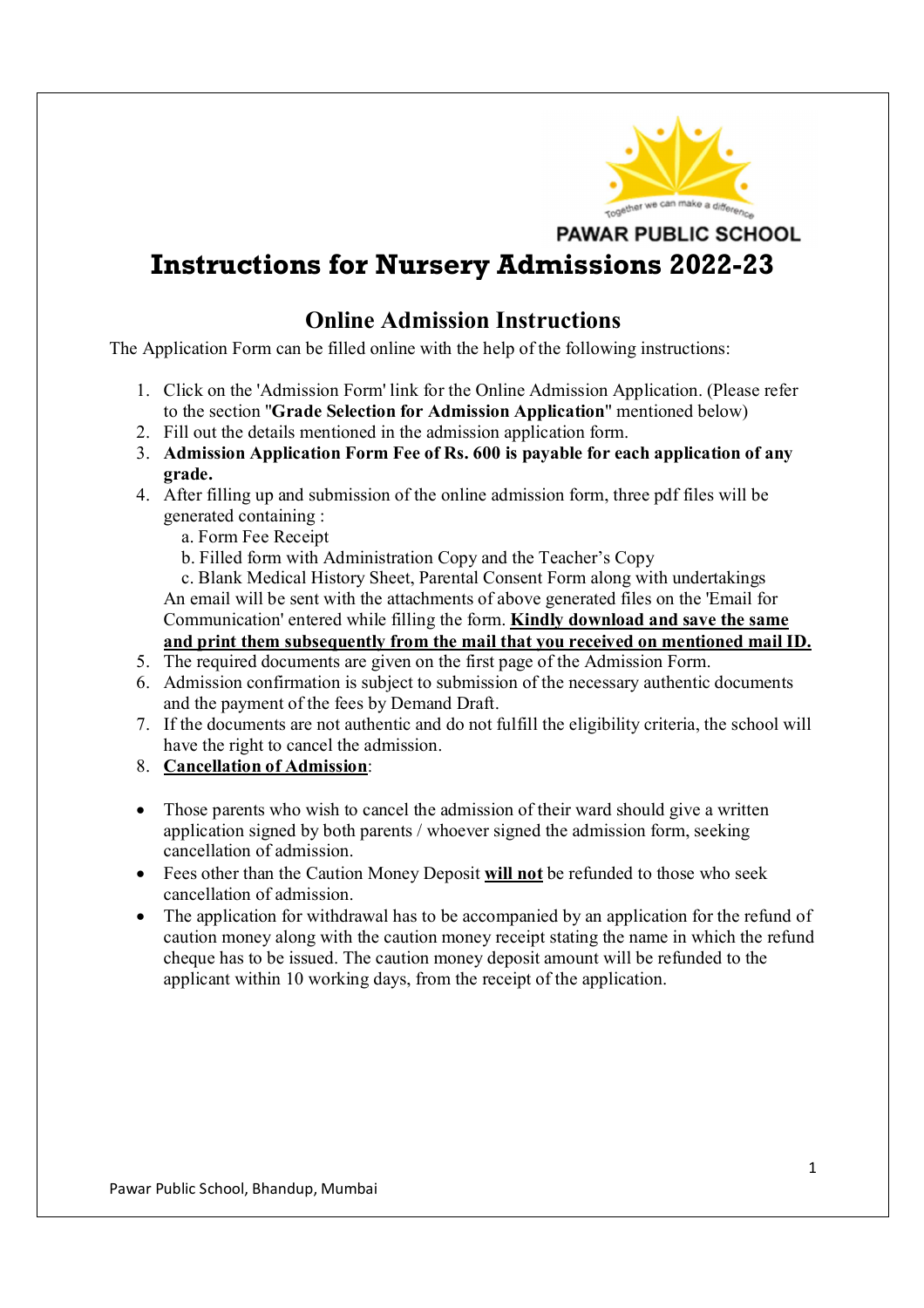

## **Payment Information**

**For Online Fee Payment, you need to confirm payment amount and proceed further to make payment through Internet Banking. Please make sure you know your Net banking USER ID and PASSWORD.** 

**Note: The GST is applicable only on Processing Charges.**

#### **For shortlisted candidates:**

- Fees will not be accepted without submission of all the required documents.
- Fees have to be paid through a Demand Draft or Pay Order in the administration office of the school at the time of submission of the printouts of the Admission Form and the other documents. Cheques / Cash / Bank transfer is not permitted.
- Two Demand Drafts have to be submitted in favour of 'Pawar Public School' payable at Bhandup / Mumbai.
	- a. Refundable Caution Money Deposit :  $\bar{\mathbf{\mathcal{F}}}$  45,000/-
	- b. School Fees like Admission Fee, Tution Fee for the First Quarter, Second Quarter, Term Fee and Library and Laboratory Fee etc. amounting to  $\bar{\mathbf{\mathcal{F}}}$  35,670/-

5 Das

**Mrs. Suma Das Principal**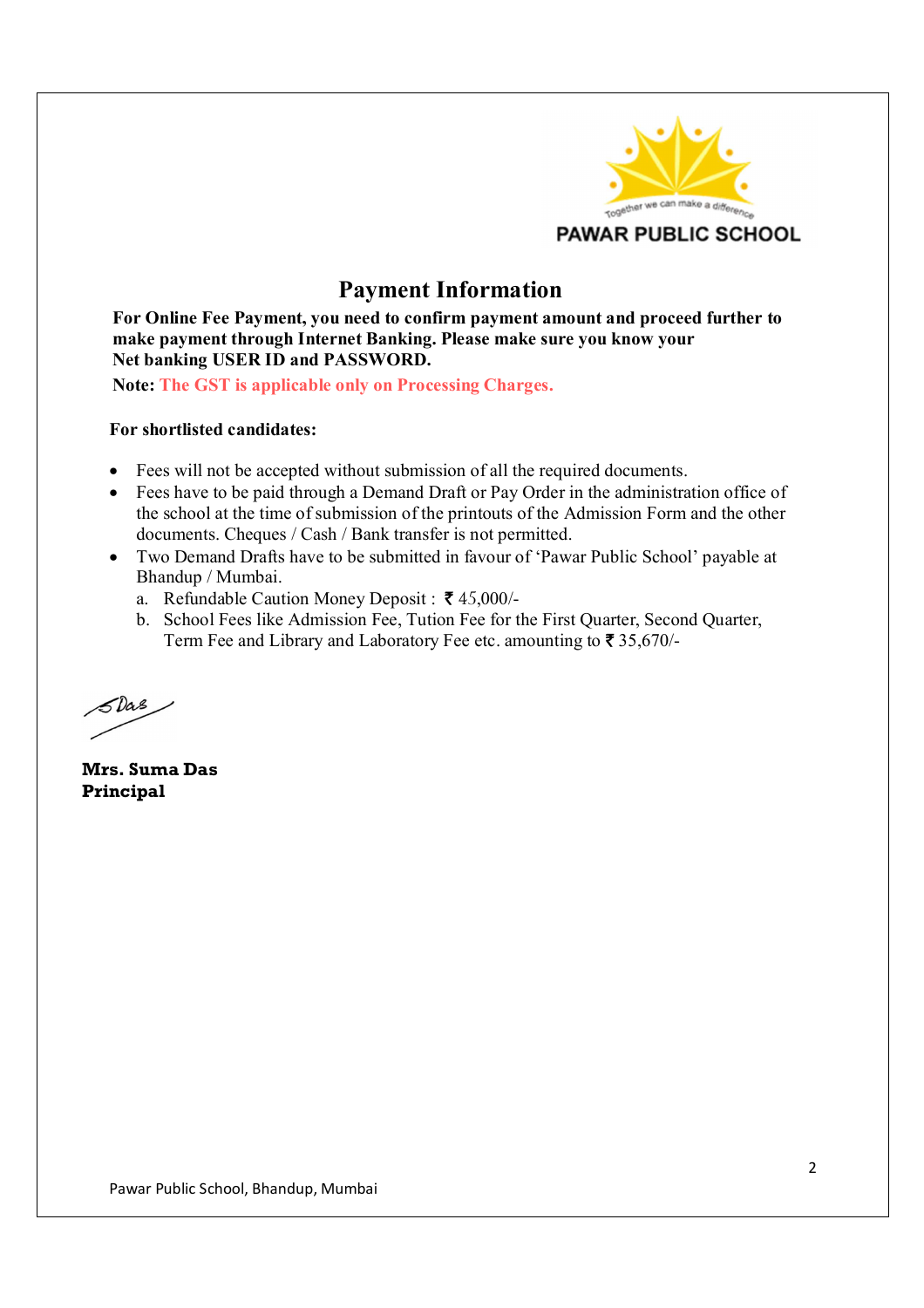

# **Admission Form - Instructions**

#### List of Supporting Documents:

**Please bring the following self-attested documents along with you when you come for admission.**

- 1. Two latest colour photographs of the child properly affixed on the place provided on the printout of the Admission Form.
- 2. True Copy of the Birth Certificate. In case of certificates in languages other than English, please submit a notarized copy of the certificate translated in English.
- 3. True copy of Residence proof as mentioned below: Residence proof should strictly be in the name of the father or the mother of the child seeking admission.
	- a. Passport (Recent)
	- b. Electricity Bill(Recent)
	- c. Telephone Bill (Land Line)
	- d. Unique I.D. (Aadhar) Card
	- e. Bank statement for the current month

**Please Note** - Ration Card **Will NOT** be accepted as proof of residence.

- 4. **The Parental Consent Form** provided in the printout of the online Admission Form has to be completely filled and signed by the parents.
- 5. **The Medical Certificate** provided in the printout of the online Admission Form has to be completely filled, signed and stamped by a registered medical practitioner.
- 6. **The undertakings** provided in the printout has to be filled and signed as directed.
- 7. Parents from Reserved Category, who want the cast to be entered in the school register should submit the Caste Certificate issued by the concerned Municipal authorities in the name of the student.
- 8. For Jain Students, certificate from Derasar and original affidavit is required.
- 9. Previous year's report card if applicable.